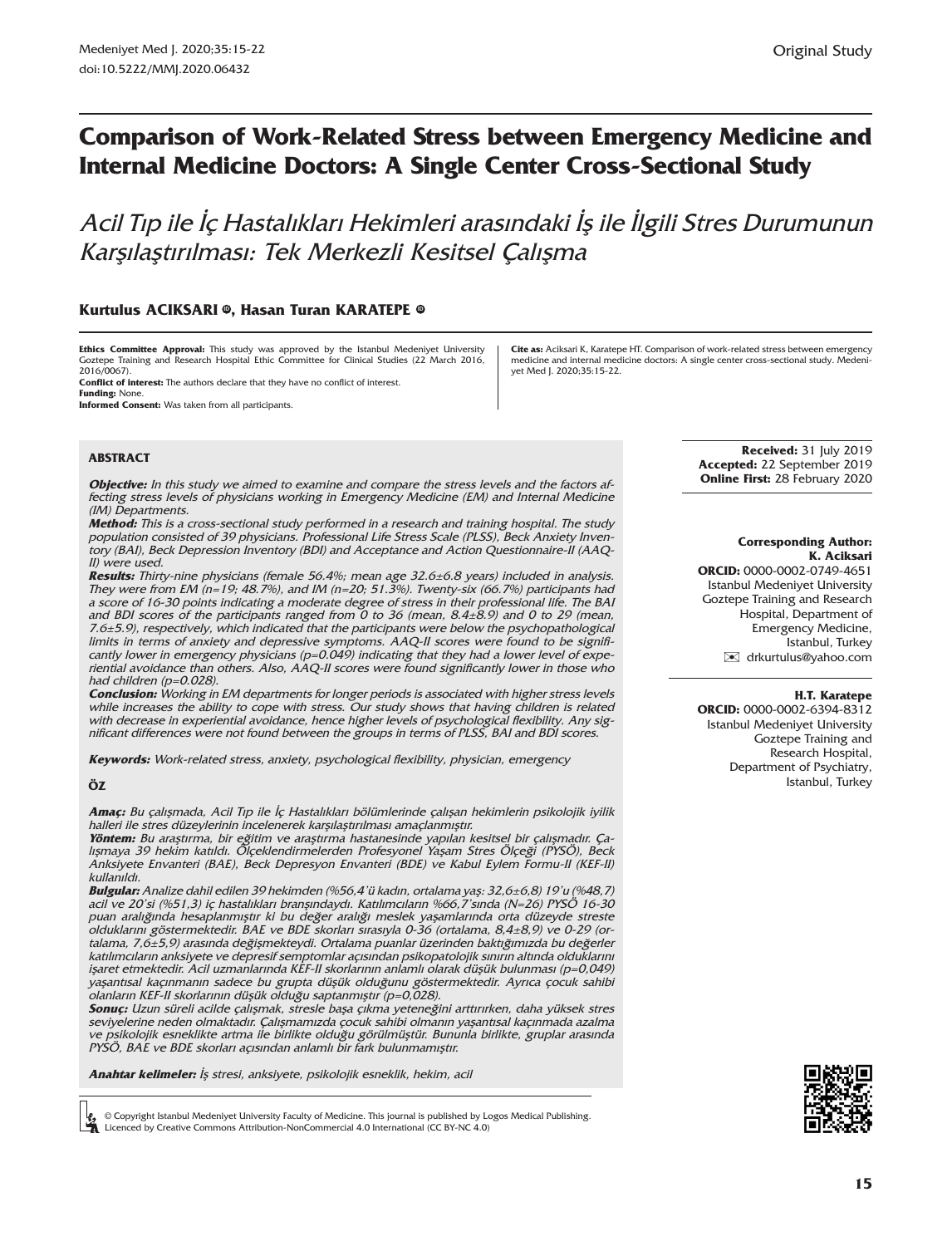# **INTRODUCTION**

Stress can be expressed as an emotional experience that one cannot overcome the stressor with his/her ability so as to find individual or social solutions to problems encountered during his/her life. Stress is a psychological condition that affects the individual's physiological and psychological wellbeing and negatively affects his/her behaviors, productivity and relationships with other people<sup>1</sup>. A modest stress might be performance enhancing; while stress that is too intense to cope with might have negative effects on the individual and his/her work performance<sup>2</sup>. Burnout and stress are widespread problems experienced by healthcare workers<sup>3</sup>. Exposure to stress factors in the workplace has been associated with a number of adverse physical and mental health problems<sup>4</sup>. Chronic job stress in emergency health care workers is associated with occupational dissatisfaction, physical fatigue, burnout and posttraumatic stress symptoms<sup>5-8</sup>.

Stress in critical situations that can be observed in patient care in emergency department workers is defined as situations in which emergency service personnel may produce extraordinary strong emotional reactions that may be encountered in many events effecting their professional skills at or after the scene<sup>9</sup>. For every operational person, stress in addition to affecting the individual's health, well-being and success in the job, may also reduce the quality of patient care even results in avoidance or cessation of work<sup>10,11</sup>. Occupational dissatisfaction and burnout syndromes are more common among healthcare workers, especially among staff in health care departments where they work in direct contact with patients $12$ . For this reason, we included the emergency physicians and internal medicine physicians who were in contact with patient groups that had relatively higher expectations from treatment. The present study aimed to examine and compare the stress levels with psychological well-being of physicians working in Emergency Medicine (EM) and Internal Medicine (IM) Departments. In addition, the

factors affecting stress levels were assessed.

# **MATERIALS and METHODS**

This study was approved by the Istanbul Medeniyet University Goztepe Training and Research Hospital Ethic Committee for Clinical Studies (22 March 2016, 2016/0067).

### **Participants**

All the physicians working in Departments of both Emergency Medicine (EM) and Internal Medicine (IM) were contacted personally. Information sheets and consent forms were given to them individually. All face-to-face interviews were conducted in a quiet room to help filling in the questionnaires. All the residents and specialists accepted to participate in the study. The population of the study consisted of 39 physicians. Nine EM specialists, 10 EM residents were working in EM, and 10 IM specialists and 10 IM residents were working in IM.

# **Questionnaires**

Sociodemographic data form: A semi-structured questionnaire was designed by the researchers considering the situations that might affect stress levels such as age, gender, marital status, number of children and factors that may affect working conditions such as number of night shifts, skipping meals, working environment status, hygienic conditions of the toilets and safety security.

Professional Life Stress Scale (PLSS) developed by David Fontana consists of 22 questions. It includes many different variables such as personality perception of others, optimistic life, individual and professional satisfaction, harmony with the professional condition, and so forth. The total score is 60 and is classified as follows: 0-15: Stress is not a problem in one's life; 16-30: Moderate stress which can be sensibly reduced; 31-45: Stress is obviously a problem and needs treatment; 46-60: stress is a significant problem and intervention is being required<sup>13</sup>.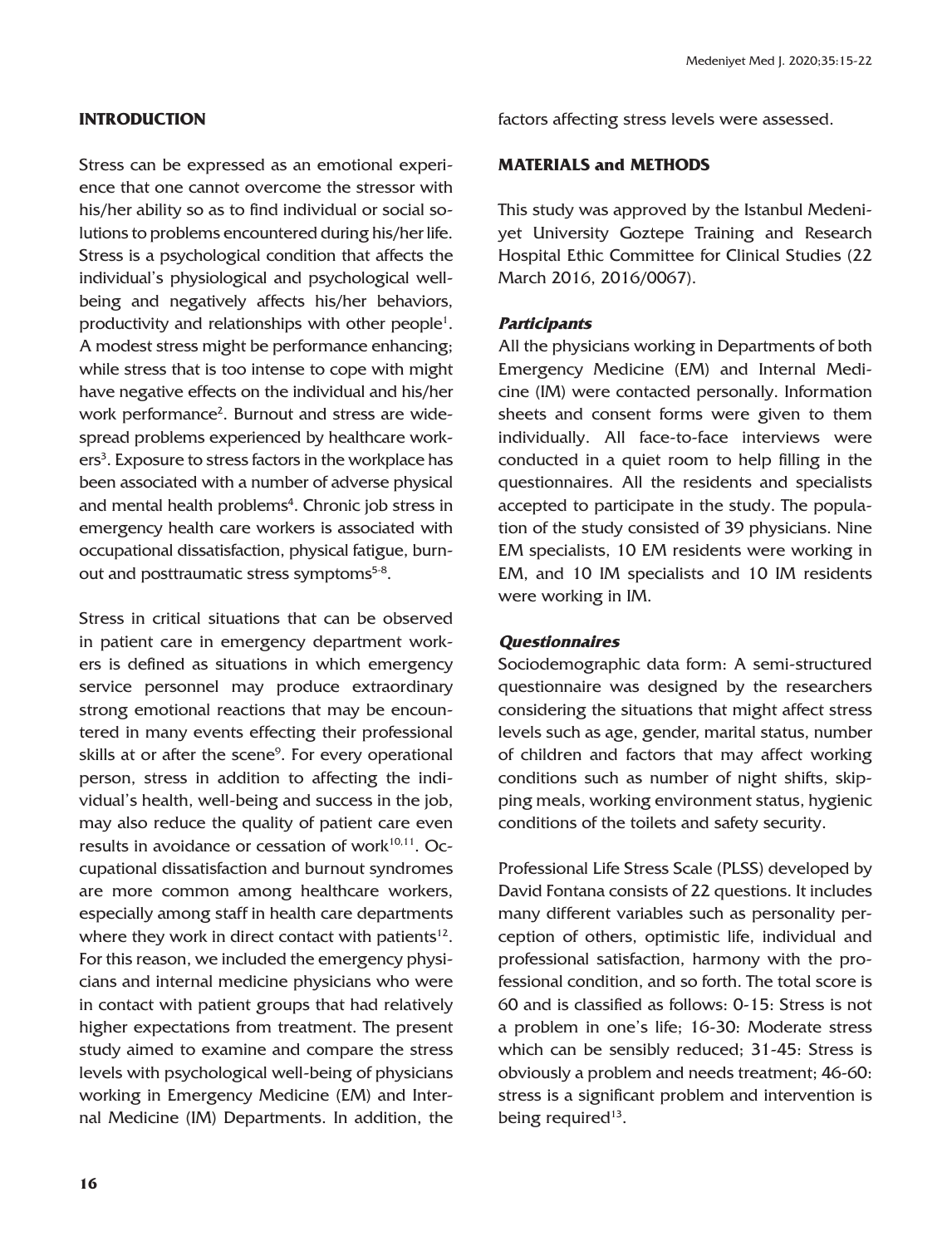K. Aciksari and H.T. Karatepe. Comparison of Work-Related Stress between Emergency Medicine and Internal Medicine Doctors: A Single Center Cross-Sectional Study

Beck Anxiety Inventory (BAI): BAI is a 21-item, self-report scale and each item is rated on a 4-point scale between 0 and  $3<sup>14</sup>$ . The validity and reliability study of the Turkish version was performed by Ulusoy et al.<sup>15</sup> BAI scores indicate various degrees of severity as follows: 0-9 points no/ minimal anxiety; 10-16 points, mild anxiety, 17- 29 points, moderate anxiety, and 30-63 pointys, severe anxiety.

Beck Depression Inventory (BDI): The BDI is a 21 item, self-report scale which is widely used indicator of severity of depression with a sensitivity and specificity of  $81\%$  and  $92\%$ , respectively<sup>16</sup>. Each item rates symptom severity on a 4-point scale between 0 and 3. Total BDI scores vary between 0 and 63 and higher scores point to an increase in depressive mood. According to BDI scores, 0-13 indicates minimal depression, 14-19 indicates mild depression, 20-28 points indicates moderate depression, 29-63 indicates severe depression. The reliability and validity study of Turkish version was performed by  $Hisli<sup>17</sup>$ .

Acceptance and Action Questionnaire-II (AAQ-II): AAQ-II is a 7-item, self-report scale that has been developed for assessing the experiential avoidance and psychological inflexibility levels. The responses to items were scored from 1 (never true) to 7 (always true) points. Higher scores received from the scale show higher levels of psychological inflexibility, thus increase in experiential avoidance. The validity and reliability study of its Turkish version was performed by Yavuz et al.<sup>18</sup>.

# **Statistical analysis**

Data analysis was performed by using the IBM SPSS Statistics for Windows version 25 (IBM Corp., Armonk, NY, USA). Descriptive values of the obtained data were given as percentages and quartiles for categorical variables and as mean and standard deviation for numerical variables. The agreement of the scale scores to the normal distribution was examined by Kolmogorov-Smirnov test. Since the scale scores did not show normal distribution, MannWhitney U test or Kruskal-Wallis test were used for group comparisons. Results that were found to be significant according to Kruskal-Wallis test were examined by post-hoc Dunn test. The results were evaluated within confidence interval of 95% and at a level of statistical significance of p<0.05.

### **RESULTS**

A total of 39 physicians participated in the study. Thirty-nine physicians included in the analysis,

**Table 1. Sociodemographic characteristics of the participants.** 

|                                              | <b>Emergency Internal</b><br>Medicine<br><b>Doctors</b> | <b>Medicine</b><br><b>Doctors</b> | D      |
|----------------------------------------------|---------------------------------------------------------|-----------------------------------|--------|
| Characteristics                              | $(n=19)$                                                | $(n=20)$                          |        |
| Age, year*                                   | $33.2 + 6.8$                                            | $32 + 6.2$                        | 0.604  |
| Gender <sup>a</sup>                          |                                                         |                                   |        |
| Female                                       | 11 (57.9%)                                              | 11 (55%)                          | 0.860  |
| Male                                         | 8 (42.1%)                                               | 9(45%)                            |        |
| Marital status <sup>a</sup>                  |                                                         |                                   |        |
| Married                                      | $9(47.4\%)$                                             | 10 (50%)                          | 0.820  |
| Single                                       | 10 (52.6%)                                              | 10 (50%)                          |        |
| Number of child(ren) <sup>a</sup>            |                                                         |                                   |        |
| No child                                     | 12 (63.2%)                                              | 13 (65%)                          | 0.163  |
| 1 child                                      | $4(21.1\%)$                                             | 6(30%)                            |        |
| $\geq$ 2 children                            | $3(15.8\%)$                                             | 1(5%)                             |        |
| Number of night shifts*                      | $8.7 \pm 3.6$                                           | $6.8 + 4.2$                       | < 0.01 |
| Distance between home and                    |                                                         |                                   |        |
| work <sup>a</sup>                            |                                                         |                                   |        |
| Close                                        | 19 (100%)                                               | 19 (95%)                          | 0.106  |
| <b>Distant</b>                               | 0                                                       | 1(5%)                             |        |
| Physical condition of working                |                                                         |                                   |        |
| environment <sup>a</sup>                     |                                                         |                                   |        |
| Perfect                                      | $1(5.2\%)$                                              | $2(10\%)$                         | 0.563  |
| Sufficient                                   | 11 (57.9%)                                              | 8 (40%)                           |        |
| Poor                                         | $7(36.9\%)$                                             | 10 (50%)                          |        |
| Safety & Security <sup>a</sup>               |                                                         |                                   |        |
| Very safe                                    | $1(5.2\%)$                                              | $2(10\%)$                         | 0.505  |
| Sufficient                                   | $9(47.4\%)$                                             | 7(35%)                            |        |
| Bad                                          | $9(47.4\%)$                                             | 11 (55%)                          |        |
| Condition of the toilets <sup>a</sup>        |                                                         |                                   |        |
| Perfect                                      | $2(10.5\%)$                                             | 1(5%)                             | 0.301  |
| Sufficient                                   | 12 (63.2%)                                              | 8 (40%)                           |        |
| Bad                                          | 5(26.3%)                                                | 11 (55%)                          |        |
| Skipping the meal time <sup>a</sup><br>Often |                                                         |                                   | 0.027  |
|                                              | 10 (52.6%)                                              | 10 (50%)                          |        |
| Sometimes                                    | $3(15.8\%)$                                             | 8 (40%)                           |        |
| Rarely                                       | 6(31.6%)                                                | $2(10\%)$                         |        |

ªCategorical variables were expressed as absolute values and percentages.

\*Data are presented as mean±standard deviation, where appropriate.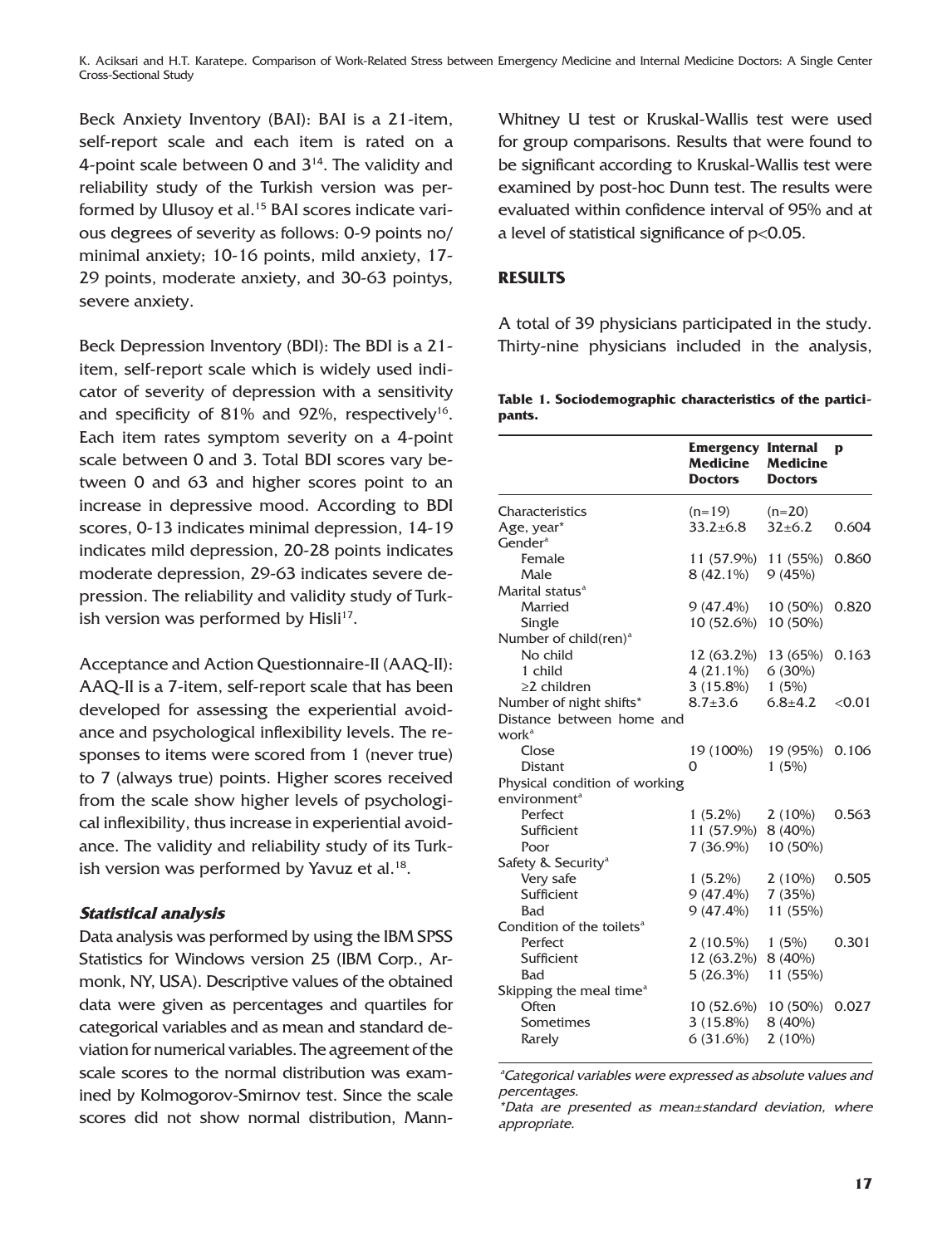were either from EM (n=19; 48.7%), or from IM (n=20; 51.3%). There were 17 (43.6%) males and 22 (56.4%) females with a mean age of  $32.6 \pm 6.8$ years (range, 24-50 years). Considering the conditions of working environment and also socio demographic features there were no significant differences between two groups except number of night shifts and skipping the mealtime during work hours. While EM physicians had night shifts more frequently than IM physicians, by contrast IM physicians had skipped their mealtime more often than EM doctors. The sociodemographic characteristics and the factors that might affect the stress level of the participants are demonstrated in Table 1.

The PLSS scores of the participants ranged from 7 to 37 (mean 19.2±6.9). While 11 (28.2%) participants had a score of 0-15 points which indicated that stress was not a problem in their life, 26 (66.7%) participants had a score of 16-30 points indicating a moderate range of stress in their professional lives. Only 2 (5.1%) physicians had a PLSS score of more than 30 points indicating that stress was plainly problem and need for curative action was apparent. The BAI and BDI scores of the participants ranged from 0 to 36 (mean, 8.4 $\pm$ 8.9) and 0 to 29 (mean, 7.6 $\pm$ 5.9), respectively. AAQ-II scores, indicative of psychological inflexibility levels of the participants ranged from 7 to 39 (mean,  $19.3 \pm 6.9$ ).

When the professions were compared in terms of scale scores, only AAQ-II scores were found significantly lower in emergency medicine specialists than the others (p=0.049). On the contrary, there were no differences between EM and IM groups. Besides, no significant differences had been found between the professions in terms of PLSS, BAI and BDI scores (Table 2,3).

When the genders and the marital statuses were compared in terms of scale scores, it was determined that there was no significant difference between the gender, marital statuses in all scale scores. When the status of having children was

|                       |                                              |          |              |                       |             | <b>Percentiles</b> |               |          |  |  |
|-----------------------|----------------------------------------------|----------|--------------|-----------------------|-------------|--------------------|---------------|----------|--|--|
|                       | <b>Position</b>                              | N        | Mean         | <b>Std. Deviation</b> | 25          | Median             | 75            | D        |  |  |
| Acceptance and Action | <b>IM Specialists</b><br><b>IM Residents</b> | 10<br>10 | 17.4<br>20.5 | 8.0<br>8.2            | 16.75       | 14<br>18           | 23.5<br>22    |          |  |  |
| Questionnaire-II      | <b>EM Specialist</b><br><b>EM Resident</b>   | 9<br>10  | 12.4<br>19.4 | 3.2<br>8.8            | 10<br>11.75 | 12<br>19           | 14.5<br>25.25 | $0.049*$ |  |  |

**Table 2. AAQ-II scores of the participants according to their positions in departments.**

IM: Internal Medicine, EM: Emergency Medicine

\*There was significant statistical differences between EM Specialists and the other groups.

|  |  |  |  |  |  |  | Table 3. The scores of the participants according to their departments. |
|--|--|--|--|--|--|--|-------------------------------------------------------------------------|
|--|--|--|--|--|--|--|-------------------------------------------------------------------------|

|                                        |                            |    |      |           | <b>Percentiles</b> |               |       |       |
|----------------------------------------|----------------------------|----|------|-----------|--------------------|---------------|-------|-------|
|                                        | <b>Department</b>          | N  | Mean | <b>SD</b> | 25                 | <b>Median</b> | 75    | p     |
| <b>Beck Anxiety Inventory</b>          | Internal Medicine          | 20 | 9.3  | 9.7       | 3.                 | 6.5           | 12.75 | 0.461 |
|                                        | <b>Emergency Medicines</b> | 19 | 7.5  | 8.2       | $\Omega$           | 5             | 10    |       |
| <b>Beck Depression Inventory</b>       | Internal Medicine          | 20 | 7.2  | 5.3       | 3.25               | 6             | 10.75 | 0.667 |
|                                        | <b>Emergency Medicine</b>  | 19 | 8.0  | 6.5       | 4                  |               | 11    |       |
| Acceptance and Action Questionnaire-II | Internal Medicine          | 20 | 19.0 | 8.0       | 12.25              | 18            | 20.5  | 0.258 |
|                                        | <b>Emergency Medicine</b>  | 19 | 16.1 | 7.5       | 11                 | 13            | 20    |       |
| Professional Life Stress Scale         | Internal Medicine          | 20 | 19.3 | 6.5       | 15.25              | 19.5          | 23.75 | 0.813 |
|                                        | <b>Emergency Medicine</b>  | 19 | 19.3 | 7.4       | 14                 | 16            | 24    |       |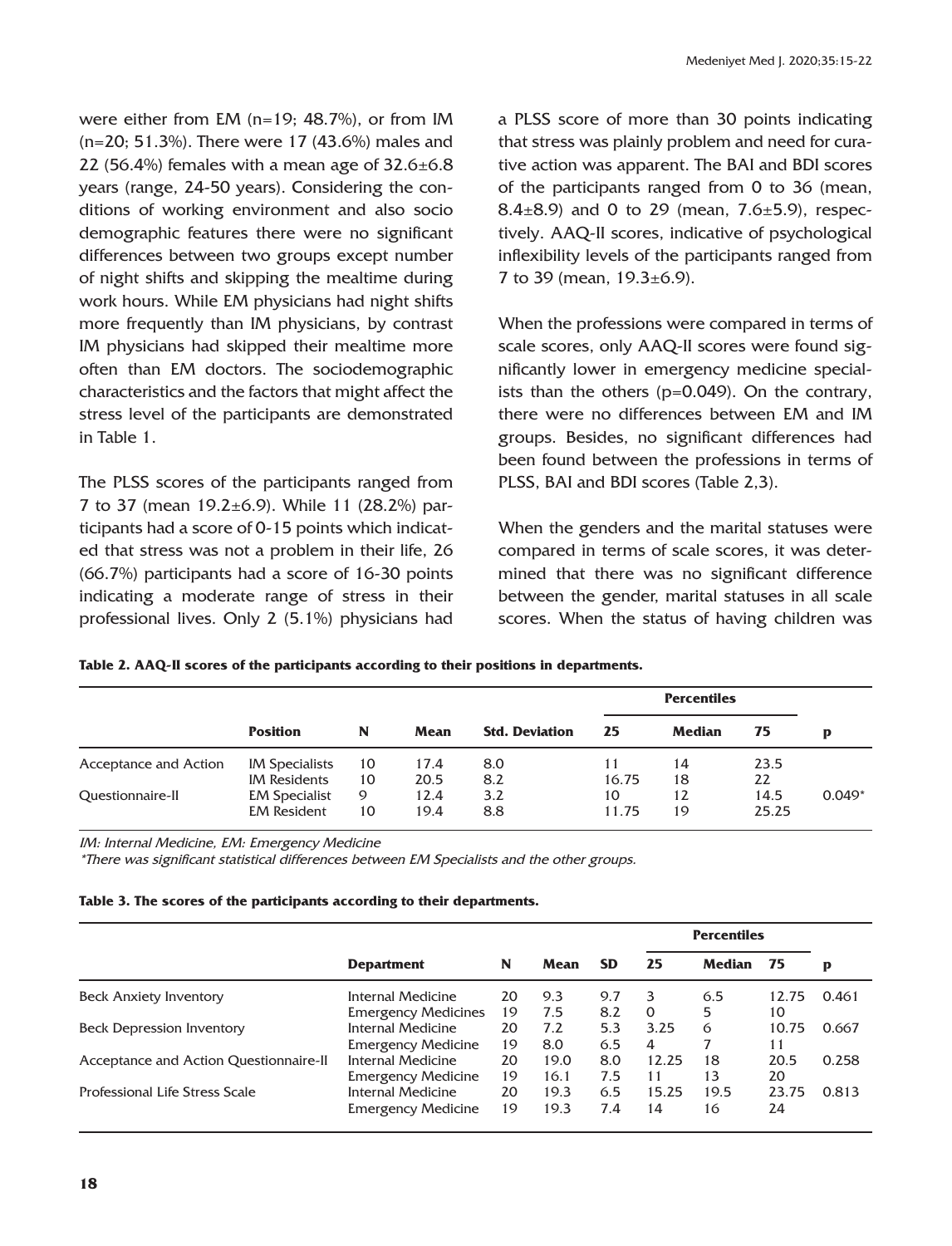K. Aciksari and H.T. Karatepe. Comparison of Work-Related Stress between Emergency Medicine and Internal Medicine Doctors: A Single Center Cross-Sectional Study

|                                                  |                   |    |       |                       | <b>Percentiles</b> |        |       |       |
|--------------------------------------------------|-------------------|----|-------|-----------------------|--------------------|--------|-------|-------|
|                                                  | Number of child N |    | Mean  | <b>Std. Deviation</b> | 25                 | Median | - 75  | p     |
| <b>Beck Anxiety Inventory</b>                    | <b>Childless</b>  | 25 | 10.4  | 10.0                  | 3                  | 7      | 18    |       |
|                                                  | Single child      | 10 | 5.1   | 5.4                   | 1.5                | 4.5    | 6     | 0.246 |
|                                                  | $\geq$ 2 children | 4  | 4.25  | 4.0                   | .5                 | 4      | 8.25  |       |
| <b>Beck Depression Inventory</b>                 | <b>Childless</b>  | 25 | 8.9   | 6.4                   | 5                  | 7      | 12    |       |
|                                                  | Single child      | 10 | 5.5   | 4.2                   | 1.75               | 5      | 8.75  | 0.152 |
|                                                  | $\geq$ 2 children | 4  | 4     | 4.1                   | .25                | 4      | 7.75  |       |
| Acceptance and Action Questionnaire-II Childless |                   | 25 | 19.96 | 8.5                   | 13.5               | 18     | 27    |       |
|                                                  | Single child      | 10 | 14.1  | 3.8                   | 11                 | 12.5   | 18.25 | 0.028 |
|                                                  | $\geq$ 2 children | 4  | 11.25 | 1.7                   | 9.5                | 11.5   | 12.75 |       |
| Professional Life Stress Scale                   | <b>Childless</b>  | 25 | 21.68 | 6.5                   | 16                 | 22     | 26    |       |
|                                                  | Single child      | 10 | 15.8  | 5.7                   | 11.75              | 16     | 21.5  | 0.019 |
|                                                  | $\geq$ 2 children | 4  | 13    | 4.2                   | 8.75               | 13.5   | 16.75 |       |

| Table 4. Descriptive statistics of the scale scores according to the number of child. |  |  |  |  |
|---------------------------------------------------------------------------------------|--|--|--|--|
|---------------------------------------------------------------------------------------|--|--|--|--|

compared in terms of scale scores, the AAQ-II score of those with more than 2 children was significantly lower than those with no children (p=0.028). In addition, the PLSS scores of those with more than 2 children or one child were significantly lower than those without children (p=0.019). No significant difference was found between the number of children in terms of other scale scores (Table 4).

The relationship between scale scores and age, weekly working hours and monthly night shifts is

**Table 5. Relation of the scale scores with each other and with age, weekly working hours, and number of monthly night shifts.**

|             |             | <b>BDI</b>         | <b>PLSS</b>        | Age                   | Weekly<br><b>Working</b><br><b>Hours</b> | <b>Number</b><br>of Night<br><b>Shifts</b> |
|-------------|-------------|--------------------|--------------------|-----------------------|------------------------------------------|--------------------------------------------|
| <b>BAI</b>  | r<br>P<br>N | .561<br>.000<br>39 | .608<br>.000<br>39 | $-.280$<br>.084<br>39 | .140<br>.395<br>39                       | .105<br>.524<br>39                         |
| <b>BDI</b>  | r<br>P<br>N |                    | .754<br>.000<br>39 | $-.283$<br>.081<br>39 | .064<br>.698<br>39                       | .215<br>.190<br>39                         |
| AAQ-II      | r<br>P<br>N |                    | .532<br>.000<br>39 | $-.447$<br>.004<br>39 | .069<br>.674<br>39                       | .047<br>.776<br>39                         |
| <b>PLSS</b> | r<br>P<br>N |                    |                    | $-.314$<br>.050<br>39 | .002<br>.989<br>39                       | .151<br>.360<br>39                         |

BAI: Beck Anxiety Inventory; BDI: Beck Depression Inventory; AAQ-II: Acceptance and Action Questionnaire-II; PLSS: Professional Life Stress Scale

given in Table 5. When Table 5 is examined, it is seen that the significant relationships are stained in dark color and there is a significant negative relationship between age, AAQ-II and PLSS scores (rho: -0.447; p=0.004 and rho: -0.314; p=0.05, respectively).

# **DISCUSSION**

Participating physicians in both emergency and internal departments had a moderate level of stress according to PLSS scores. According to PLSS scores, stress did not cause a problem in the lives of 28.2% of the participants, whereas stress was seen as a moderate problem in the lives of 66.7% of the participants. For only 5% of the participants, stress is obviously a problem and intervention is required in our study. In a recent study performed using PLSS scores, non-problematic (37.1%), moderate (52.1%) and severe (10%) levels of stress were revealed in health care workers<sup>19</sup>. In another study conducted with nurses using PLSS scores, these rates were reported as 46%, 51% and  $3\%$  consecutively<sup>20</sup>. The fact that the participants exhibiting moderate stress in our study was higher than the other studies can be explained by two factors: One of these factors may be the small number of participants as stated in the limitations of the study. Another factor may be that the participants assessed in our study were physicians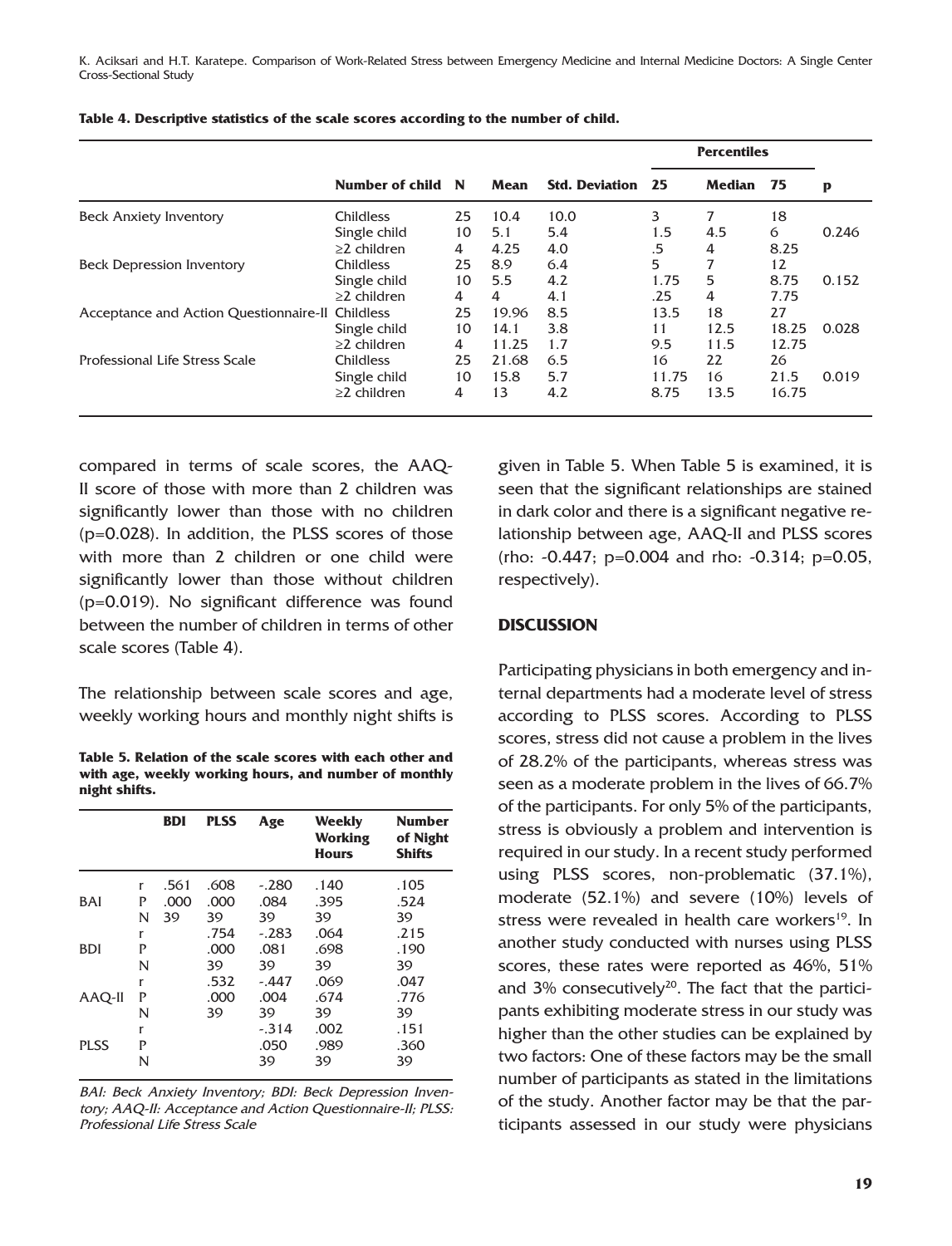unlike other studies. Because, as shown in the literature, burnout and perceived stress are more prevalent in physicians working alone in decisionmaking position than in nurses working in groups not involved in decision-making process $19,21$ .

Especially AAQ-II scores were significantly lower in emergency physicians which indicates they had a lower level of experiential avoidance (EA) and higher level of psychological flexibility (PF) than the others. EA has been broadly defined as attempts to avoid thoughts, feelings, memories, physical sensations, and other internal experience even though they will harm the psychologic well-being of the individual in the long run. Low level of EA shows that these participants are less engaged with negative internal processes than the individuals in the high level of EA group. It has been shown that AAQ-which is the most important measurement tool of PF-predicts a widerange of quality of life outcomes (e.g., depression, anxiety, general mental health, job satisfaction, future work absence, future job performance and perceived stress). In the light of this finding, we would expect to see a similar difference in professional stress levels between the two groups but we could not find a significant difference between the two groups in the terms of work-related stress. One explanation of this result may be the small number of participants in the study. Another factor may be the measurement properties of AAQ-II. Similar to our findings, in an interventional study conducted with professionals working in social organizations, positive improvement in stress and PF levels after intervention could not be demonstrated based on AAQ-II scale scores<sup>22</sup>. Although AAQ-II is widely used as a scale that reflects PF alone, some studies have claimed that AAQ-II failed to foresee PF, and other processes predicting PF should also be evaluated<sup>23,24</sup>. We believe that the results of our study will contribute to the ongoing discussions on AAQ-II.

However, in this study, there were no difference in BAI, BDI and PLSS scores between residents and physicians working in EM and IM. Professional knowledge and skills of residents are incomplete and job-control is not enough as the required expertise period has not yet been completed. In this sense, residents need assistance that will guide and support them to develop and increase their professionality. Previous studies have pointed that seniority, working with consultants, and feeling appreciated in work place are factors in resident's satisfaction or burnout status $25,26$ . EM physicians who already might have suffered from some degree of sleep deprivation, experience stress from patients who require excessive focus and rapid decision-making in both critical and noncritical conditions25,27.

When PLSS levels were compared by gender; it was noticed that male/female ratio was equal to 1 in moderate stress group. Accordingly, women and men are equally stressed in terms of of professional difficulties. Although the number of participants was lesser and not statistically significant, it was noteworthy that apparent stress group consisted of only 2 women. When AAQ-II scores of emergency physicians were significantly lower due to their different tasks they assumed, it was found that emergency physicians had lower levels of experiential avoidance and higher level of PF levels compared to internist. Another interesting result was detected in the relationship between PLSS and PF. It was shown that PF scores were higher and PLSS scores were lower in study participants with children. Similar results are emphasized in the literature on the relationship between professional burnout and having children<sup>28-30</sup>. Considering that PLSS and occupational burnout are similar phenomena, it can be said that the results of our study are consistent with the literature.

In our study, it was shown that there was a positive linear relationship between depression and anxiety levels and PLSS. Similarly, a positive linear correlation was found between the increase in AAQ scores, which is one of the strong predictors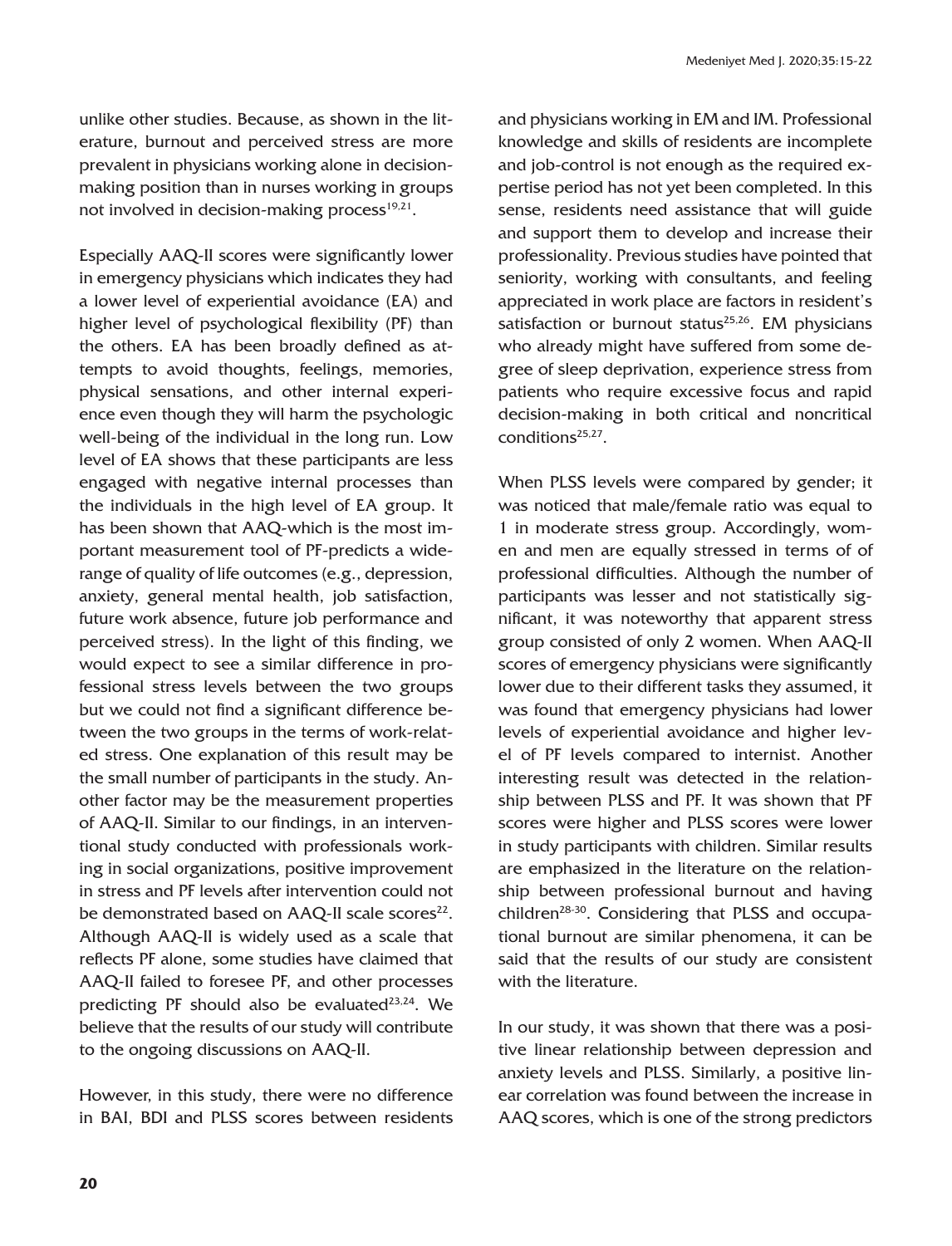K. Aciksari and H.T. Karatepe. Comparison of Work-Related Stress between Emergency Medicine and Internal Medicine Doctors: A Single Center Cross-Sectional Study

of PF, and PLSS. The PLSS scores of the group with higher AAQ-II scores, i.e. lower PF, reached 20.8, indicating a moderate level of stress in a hard working person, and attempts to reduce stress according to the scale were found to exert beneficial effects. The mean PLSS score was 14.1 in the group with AAQ-II scores were below the average, which was interpreted as the level of stress that did not cause a problem in professional life. Correlation analysis and independent samples Ttest demonstrated a linear correlation between PF and PLSS. Although there are few studies examining the relationship between PF and stress brought about by business life, it has been shown that approaches that increase PF level decrease the stress level in the work environment as reveled in interventional studies $31,32$ .

The results of regression analysis show that the increase in depression and anxiety levels aggravates professional life stress. However, in the analysis, it is seen that AAQ-II, which is one of the best expressions of PF, is not a predictive factor in PLSS. In our study, PF was evaluated with AAQ-II scale only. Studies with other scales evaluating other parametres of PF, such as contact values, self-perception, and AAQ-II, which mostly indicate experiential avoidance, will reveal the relationship between PF and PLSS<sup>33</sup>.

# **CONCLUSION**

This study shows that emergency department employees are less engaged with their negative internal experiences than internal medicine polyclinic employees. We can say that working in EM departments for longer periods is associated with higher stress levels increasing the ability to cope with stress. Another outcome of study is that having children is related with low AAQ-II scores which indicate higher levels of PF, hence decrease in experiential avoidance. In addition, further studies with larger groups will contribute to clarifying the relationship between PF and PLSS.

# **LIMITATIONS**

The findings of this study have to be considered in the light of some limitations. One of the major limitation is the sample size of the study; as we mentioned in the discussion section, the small number of participants affected some statistical results. Another limitation is the failure to focus on the professional experience (years) of the participants. We didn't evaluate the participants' stress based on the years of working experience. Because it is known that the severity of professional burnout and perceived stress decrease with increased working experience. We believe that the further studies including professional experience and other processes of PF in greater number of participants will lead us to new results.

# **REFERENCES**

- 1. Tutar H. Kriz ve stres ortamında yönetim, Hayat Yayınları, Yayın no:88, İstanbul, 2000.
- 2. Halder S, Mahato AK. Stress and psychological well being status among health care professionals. Int J Occup Safety Health. 2013;3:32-5. [\[CrossRef\]](https://doi.org/10.3126/ijosh.v3i1.9099)
- 3. McManus IC, Winder BC, Gordon D. The causal links between stress and burnout in a longitudinal study of UK doctors. Lancet. 2002 Jun 15;359(9323):2089-90. [\[CrossRef\]](https://doi.org/10.1016/S0140-6736(02)08915-8)
- 4. Isenberg DL, Van Gelder CM. Occupational illness and injury in 25. prehospital care personnel. In: Greenberg MI, ed. Occupational Emergency Medicine. Oxford, UK: Wiley-Blackwell, 2011, p. 162-74. [\[CrossRef\]](https://doi.org/10.1002/9781444329629.ch12)
- 5. Kocak M, Gul OA, Aydın H, Aciksari K, Ozucelik DN. Frequency of anxiety among physicians working in emergency departments and other clinics in Turkey: A crosssectional survey. Medeniyet Med J. 2019;34:135-42. [\[CrossRef\]](https://doi.org/10.5222/MMJ.2019.34032)
- 6. Young KM, Cooper CL. Occupational stress in the ambulance service: a diagnostic study. Health Manpow Manage. 1997;23:140-7.
- 7. Sterud T, Hem E, Lau B, Ekeberg O. A comparison of general and ambulance specific stressors: predictors of job satisfaction and health problems in a nationwide oneyear follow-up study of Norwegian ambulance personnel. J Occup Med Toxicol. 2011;6:10. [\[CrossRef\]](https://doi.org/10.1186/1745-6673-6-10)
- 8. van der Ploeg E, Kleber RJ. Acute and chronic job stressors among ambulance personnel: predictors of health symptoms. Occup Environ Med. 2003;60 Suppl 1:i40-6. [\[CrossRef\]](https://doi.org/10.1136/oem.60.suppl_1.i40)
- 9. Mitchell JT. When disaster strikes...the critical incident stress debriefing process. JEMS. 1983;8:36-9.
- 10. Price JL, Mueller CW. Professional turnover: the case of nurses. Health Syst Manage. 1981;15:1-160. [\[CrossRef\]](https://doi.org/10.1007/978-94-011-8016-0_1)
- 11. Cronin-Stubbs D, Brophy EB. Burnout. Can social support save the psych nurse? J Psychosoc Nurs Ment Health